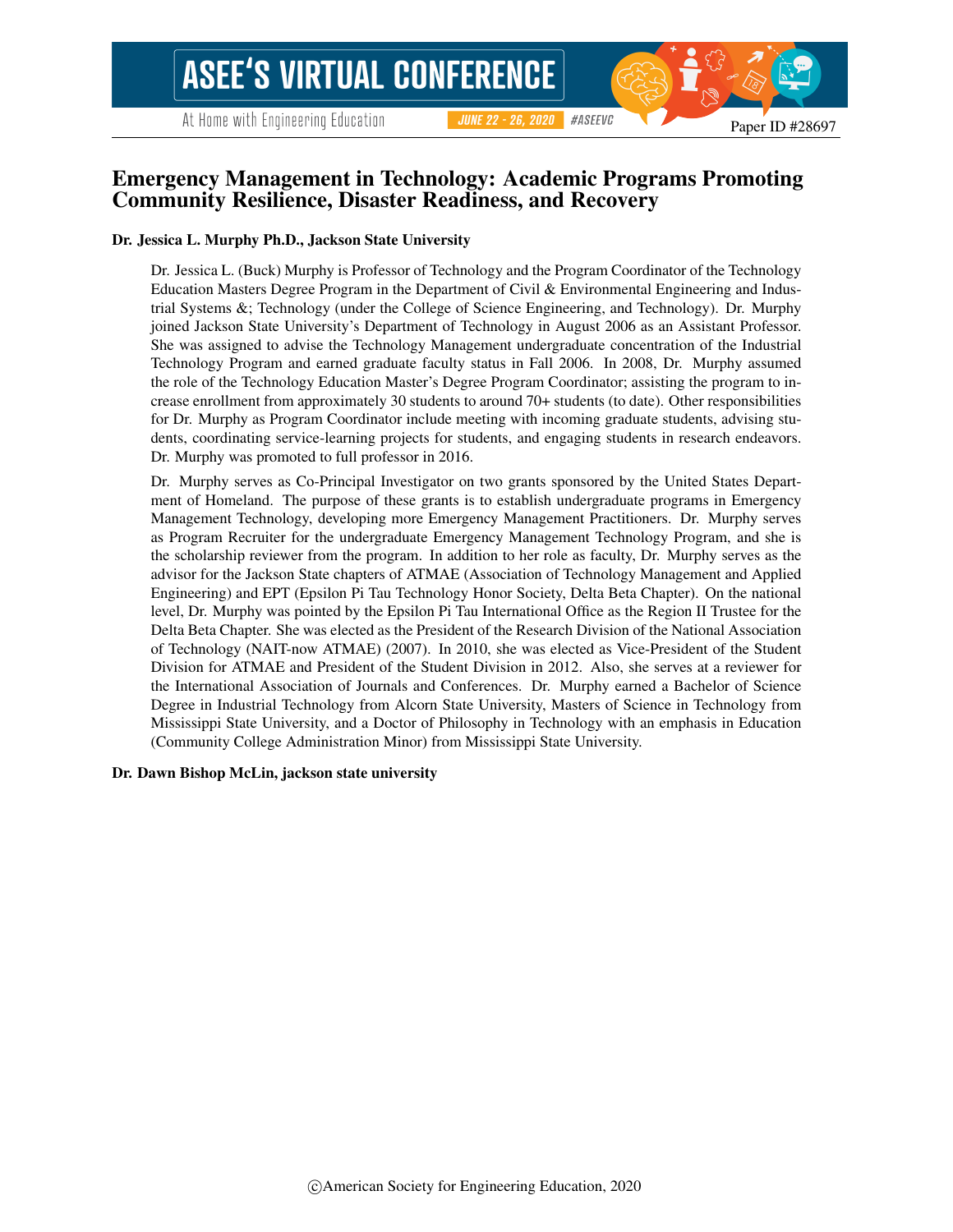**Emergency Management in Technology: Academic Programs Promoting Community Resilience, Disaster Readiness, and Recovery**

February 03, 2020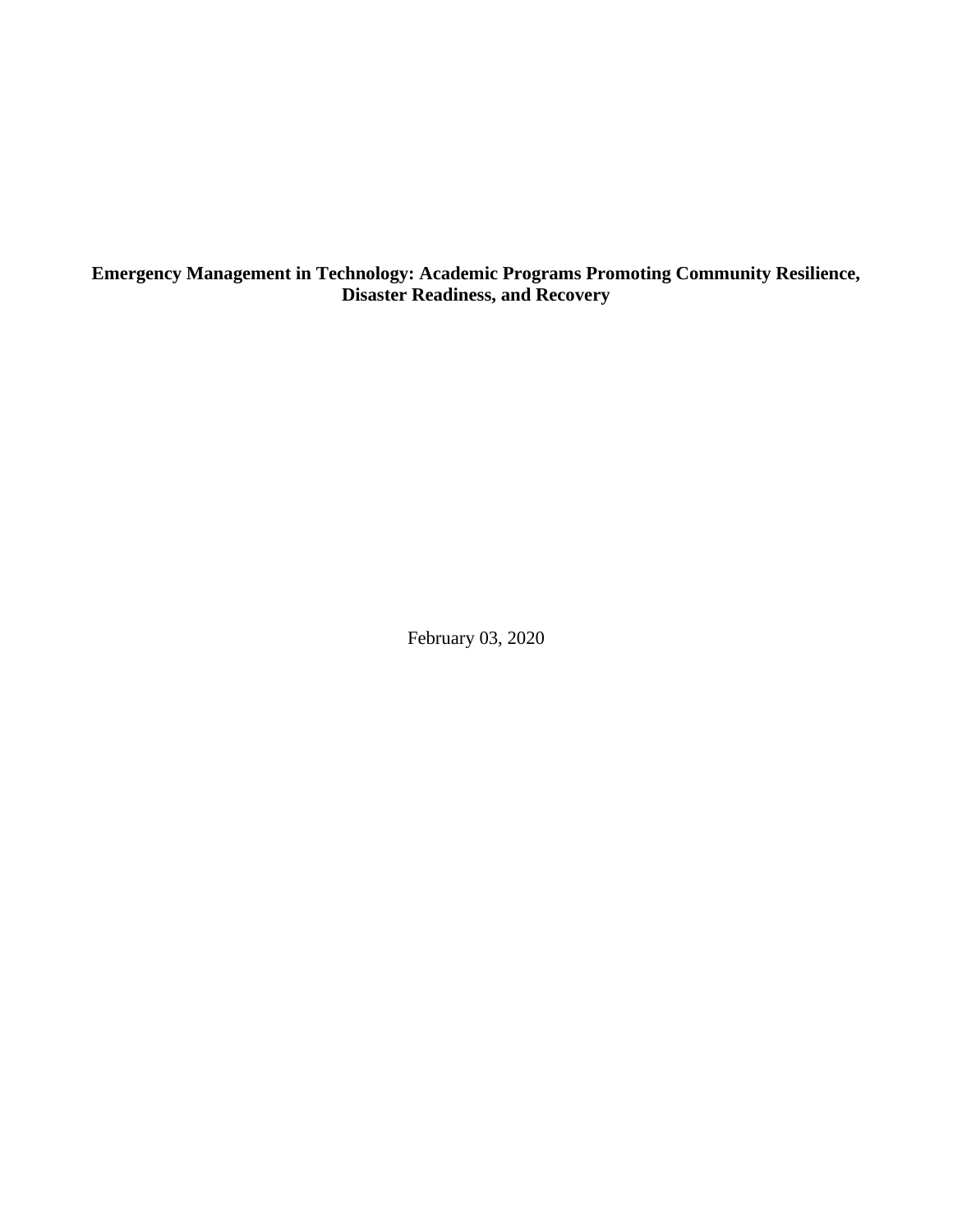## **Abstract:**

The vision of the Center for Community Resilience (CCR) to equip Mississippi's underserved communities with up-to-date skills for better preparedness of natural disasters to minimize loss of life and property; thus, building resilient communities. The CCR's mission is to provide contemporary emergency management and preparedness education and training related to natural disasters (i.e. weather and atmospheric events) for Mississippi's underserved communities; to mitigate loss through effective preparedness and response planning; and to building a pipeline from middle school to higher education that develops future Emergency/Disaster Management professionals, Atmospheric Scientists/Meteorologists, Psychologists, and Journalists who effectively disseminate public information. In addition to natural disasters, the CCR will provide public safety response training instead of man-made disasters that may occur during or after a natural disaster/major weather event, specifically for responders serving underserved communities in this engagement in practice paper.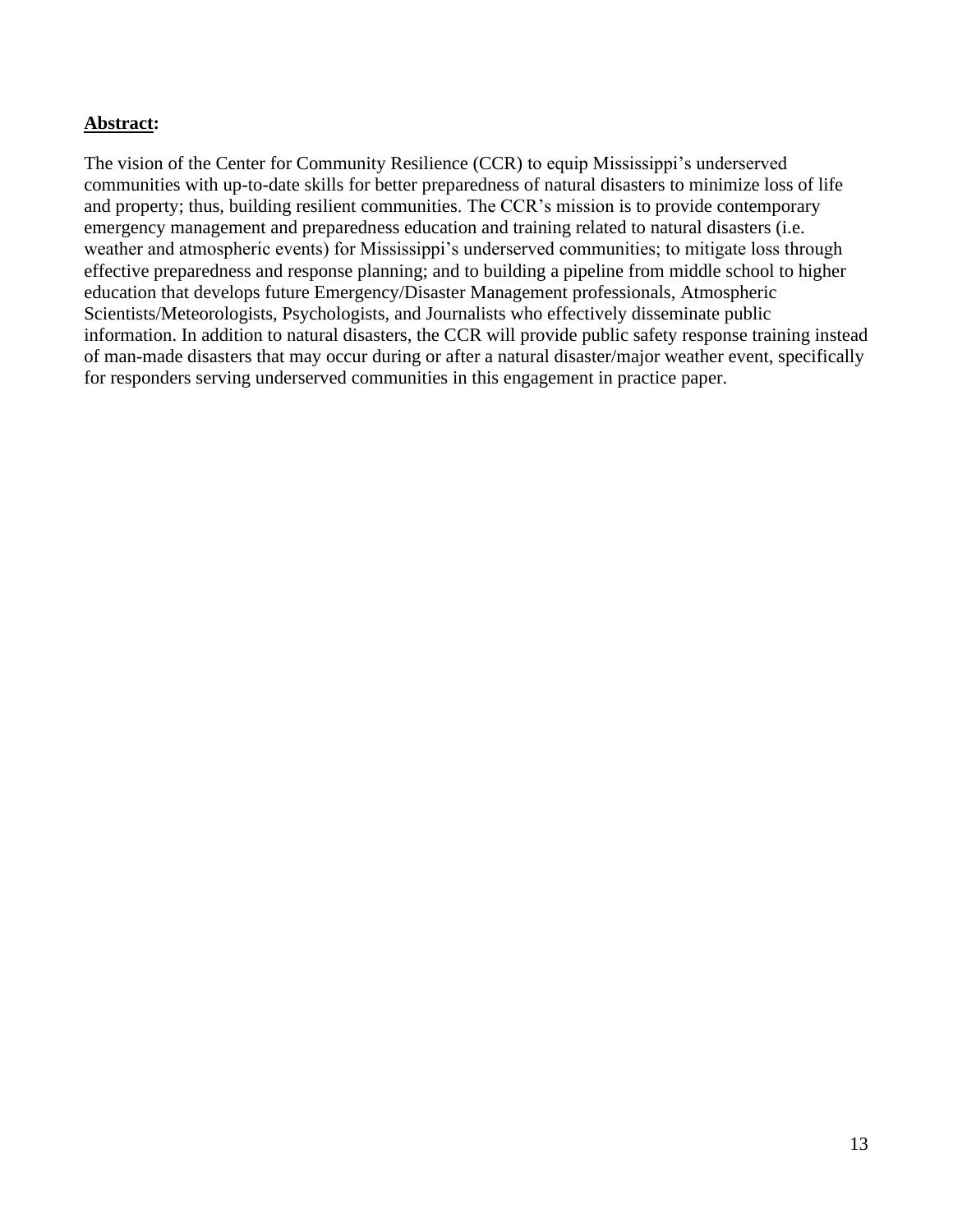## **Introduction:**

Natural disasters have a significant and lingering impact on our nation and render more loss of life and destruction of property. As an example, large fires have destroyed highly affluent neighborhoods across California, Texas, and Florida. Floods and flash floods have killed hundreds of people around the world each year, more than any other weather event. Catastrophic flooding, as a result of Hurricane Harvey, left many people stranded. Tornadoes cause widespread property damage, clearing slabs and flipping mobile homes. Tornadoes are also most common in the central part and Great Plains regions of the United States; thus, including Mississippi (U. S. Tornadoes, 2016).

As researcher Quarentelli has predicted (1996 and 2001) the increase of disasters and the emergence of new and more impactful disasters, there would be an increase of death and injury with greater economic impact (Philips, Neal, & Webb, 2012). Several studies have been done to identify people most vulnerable to natural disasters. Often, the poor and the elderly are the most easily impacted. In 2011, Brooks and Longwith took another look at the vulnerable and underserved groups from those identified in the late 80s and determined men were more likely to die than women; the elderly were more likely to die than any other group; people in permanent homes were less likely to die than those in mobile homes. While the study would suggest that elderly men living in mobile homes would be most likely to die in a tornado event, overall the poor and elderly remain the most vulnerable and underserved groups. With these factors under consideration, this paper examines how multi-disciplinary emergency preparedness related academic programs in higher education and collaboration with the National Weather Service and other emergency response entities to prepare the underserved and vulnerable of Mississippi for weather events; thus, developing a weather-ready nation. In addition to helping Mississippi citizens becoming weather-ready, the Center for Community Resilience aims to build a pipeline from middle school to higher education that develops future Emergency/Disaster Management professionals. Through such community, higher education, and emergency response agencies engagement in practice; these outcomes from this program yields to be a model in which other Historically Black Colleges and University academic programs.

# **Project Details:**



*Farmer Billy Whitten in Mississippi Delta surveys his 1,400 acres of farmland where he won't be able to plant this year. It now resembles a lake as it drowns in slow-receding floodwater. (Courtesy of Fox News/ Charles Watson-- https://www.foxnews.com/us/mississippi-farmers-flooding-crops-planted)*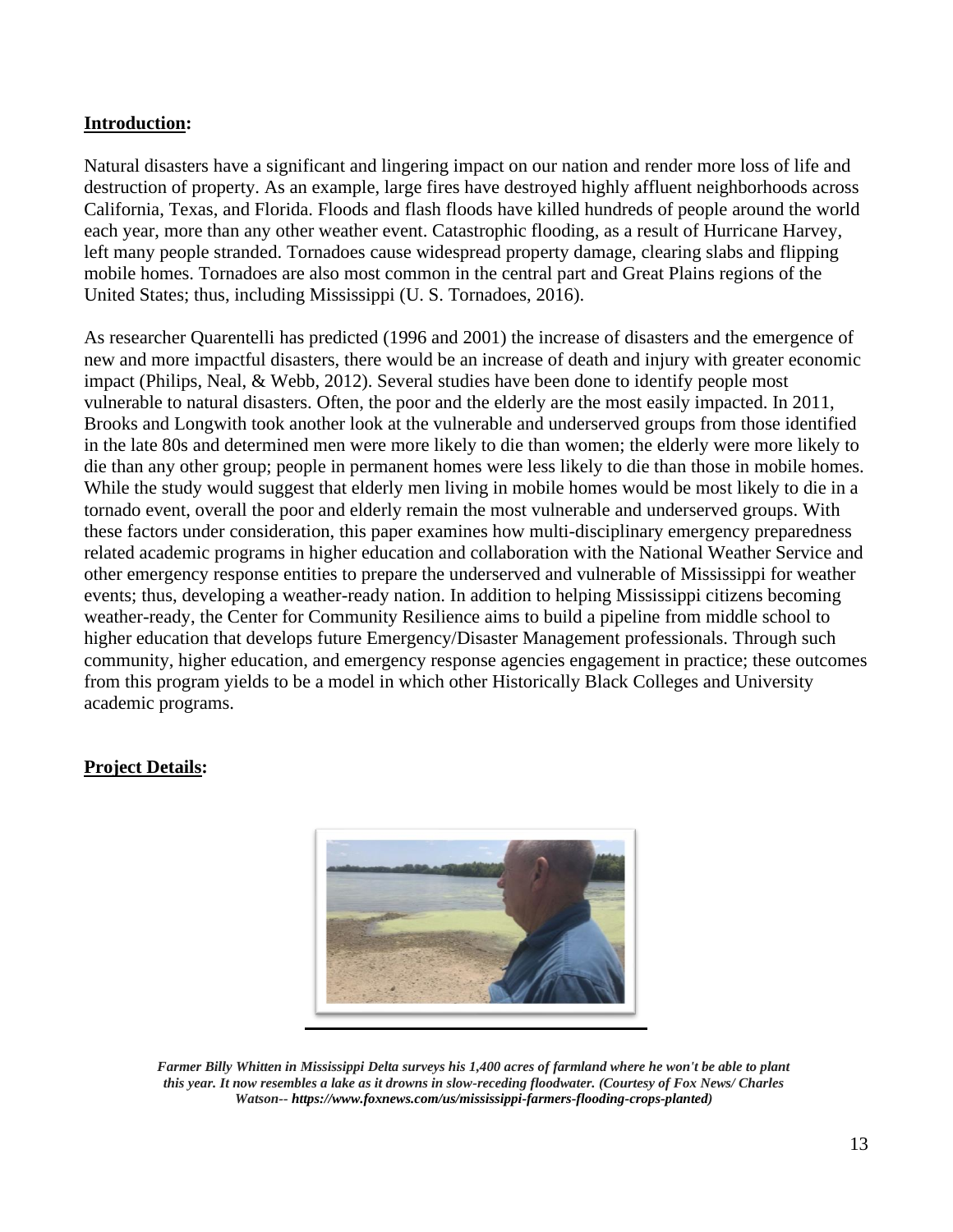*Underserved Populations:* Underserved populations, also called "at-risk" populations, are those that are particularly "at risk of poor physical, psychological, or social health" before or after a disaster. For this project; the CCR defines underserved populations as disabled persons, elderly, lower socioeconomically categorized persons, limited English to non-English speaking persons, etc. Overall, underserved communities entail those communities lacking sufficient resources and the ability to mitigate and/or properly prepare instead of forecasted disasters. Such insufficiencies render these communities vulnerable.

According to the Centers for Disease Control and Prevention (CDC), social vulnerability (in regards to the underserved) refers to the resilience of communities when confronted by external stresses on human health and stresses such as natural or human-caused disasters or disease outbreaks. Also, the CDC created a Social Vulnerability Index (SVI) by identifying the specific populations most at risk because of their socioeconomic status, household composition, minority status, and language, or housing and transportation. Information on social vulnerability should be combined with information on a neighborhood's exposure to risk factors to identify areas that may need additional assistance before, during, and after a disaster. For example, a neighborhood along the Mississippi Gulf Coast with a large elderly population would be at greater risk of devastation from hurricanes than a similar neighborhood further inland (Bakkensen, et. al., 2017).

To provide an example, research and experience have demonstrated that underserved populations suffer disproportionality during disasters. A study of 1,089 people affected by Hurricane Katrina in Louisiana, **Mississippi,** and Alabama found that 28% of those who didn't evacuate couldn't leave because of limited means (Fritz Institute, 2006). Of those who couldn't evacuate, for this reason, 71% said they had nowhere else to go, 37% didn't have a car, and 36 % couldn't leave their homes without assistance. Furthermore, 84% of those with limited means had household incomes of less than \$50,000; 58% were African-American; 66% were women; 57% said their highest level of education was a high school diploma or less, and 32% had a physical disability. When preparing residents for disasters, officials must consider various living conditions within their community and the underserved populations. Emergency Managers and other officials have wrestled with developing relationships with these groups for decades, and it's still a challenge for many (Pittman, 2011). With this in mind, it is imperative to develop meaningful partnerships among Emergency and response agencies, higher education communities, and the community-at-large to enhance resiliency.

## **Problem Statement:**

*The Ideal:* Communities in Mississippi should be well prepared and properly notified before weather events and pending disaster ever occur. According to the Mississippi Emergency Management Agency (MEMA), its mission is to safeguard Mississippi and its citizens by fostering a culture of preparedness, executing timely response during disaster, and quickly restoring quality of life post-event (www.mema.org). As MEMA has been successful in fulfilling its mission, collaboration with universityled centers would further expand the ability to building more resilient communities as they mitigate, prepare for, respond to, and recover from natural and/or man-made disasters—especially those unique to Mississippi.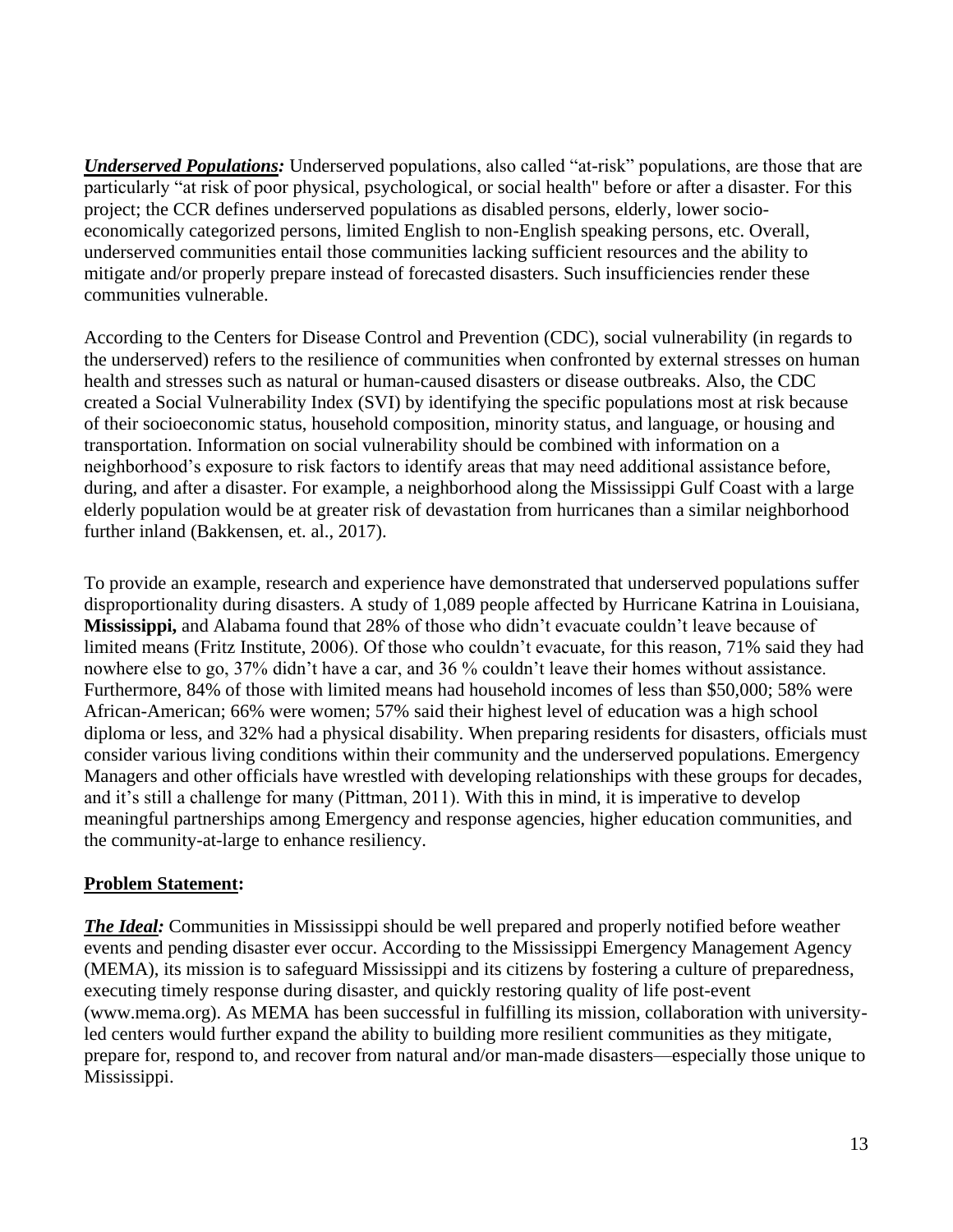*The Reality:* According to an article published in News Mississippi (Ulmer, 2014), Mississippi is 7th on a list of ten for the likelihood of natural disasters. As explained by Meteorologist, Steve Wilkinson, the probability of natural disasters in Mississippi is very high as the climate and location supports the formation of severe and sometimes devastating storms. Mr. Wilkinson further indicated that, Mississippi is in "tornado belt" and that Mississippi is along the Gulf Coast which is impacted by hurricanes. In 2019, tornadoes and flooding plagued Mississippi. According to WLBT News, Gov. Phil Bryant announced that President Donald Trump declared Clarke, Clay, Itawamba, Kemper, Monroe, Oktibbeha, Warren and Yazoo Counties as federal disaster areas in June (Lee, 2019). This declaration resulted from severe storms, winds, tornadoes, and flooding that surged through Mississippi on April  $13<sup>th</sup>$  and  $14<sup>th</sup>$ . As of August 2019, Mississippi is still resiliently recovering from flooding with eight counties begin declared federal disaster areas (MEMA News, 2019). According to an "Ag Fax" article, 20 of the 82 Mississippi counties are "designated natural disaster areas". How can Mississippians better prepare and respond to current and forth-coming disasters and further mitigate the loss of life and property? How can underserved populations gain access to needed disaster preparedness information, preparedness training, and resources?

| Table 1: Examples of Mississippi Underserved Populations (571,000 MS below poverty)                             |
|-----------------------------------------------------------------------------------------------------------------|
| (from U.S. News and World Report, 2018 and 2019 citations from John Mutter, author of "The Disaster Profiteers: |
| How Natural Disasters Make the Rich Richer and the Poor Even Poorer.")                                          |

| <b>Disaster Type</b>               | <b>Impact</b>                                              |
|------------------------------------|------------------------------------------------------------|
| <b>Natural Disasters (various)</b> | May not have cellphones, broadband or regular use of       |
|                                    | technology that will keep them abreast of looming danger   |
| Natural Disasters (various)        | Cheaper houses are less safe, without the strong           |
|                                    | foundations or reinforcements that can make the difference |
|                                    | between a blown-away home and one with some window         |
|                                    | damage.                                                    |
| Flood                              | Flood insurance must be bought separately from             |
|                                    | homeowners insurance, not likely or able to purchase       |

#### **Solution:**

Communities must build solid plans of action for Community Resilience (CR). To assist communities and its underserved populations, the CCR's goal is to assist the State of Mississippi in creating a culture of preparedness. Through efficient and effective preparedness, the CCR will serve as one of the leading entities ensuring that Mississippians can recover quickly from incidents, especially those underserved populations. Moreover, the CCR will assist local Emergency Management specialists, educators, public and private organizations and underserved communities with the ability to mitigate, prepare, respond, recover and more successfully bounce back from adverse weather-related events. This will be accomplished by the following:

- 1) Community training and outreach (targeting the underserved communities and vulnerable populations)
	- a. Collaborate with National Weather Service to provide general information on weather safety and education (events will be designed according to MS weather season)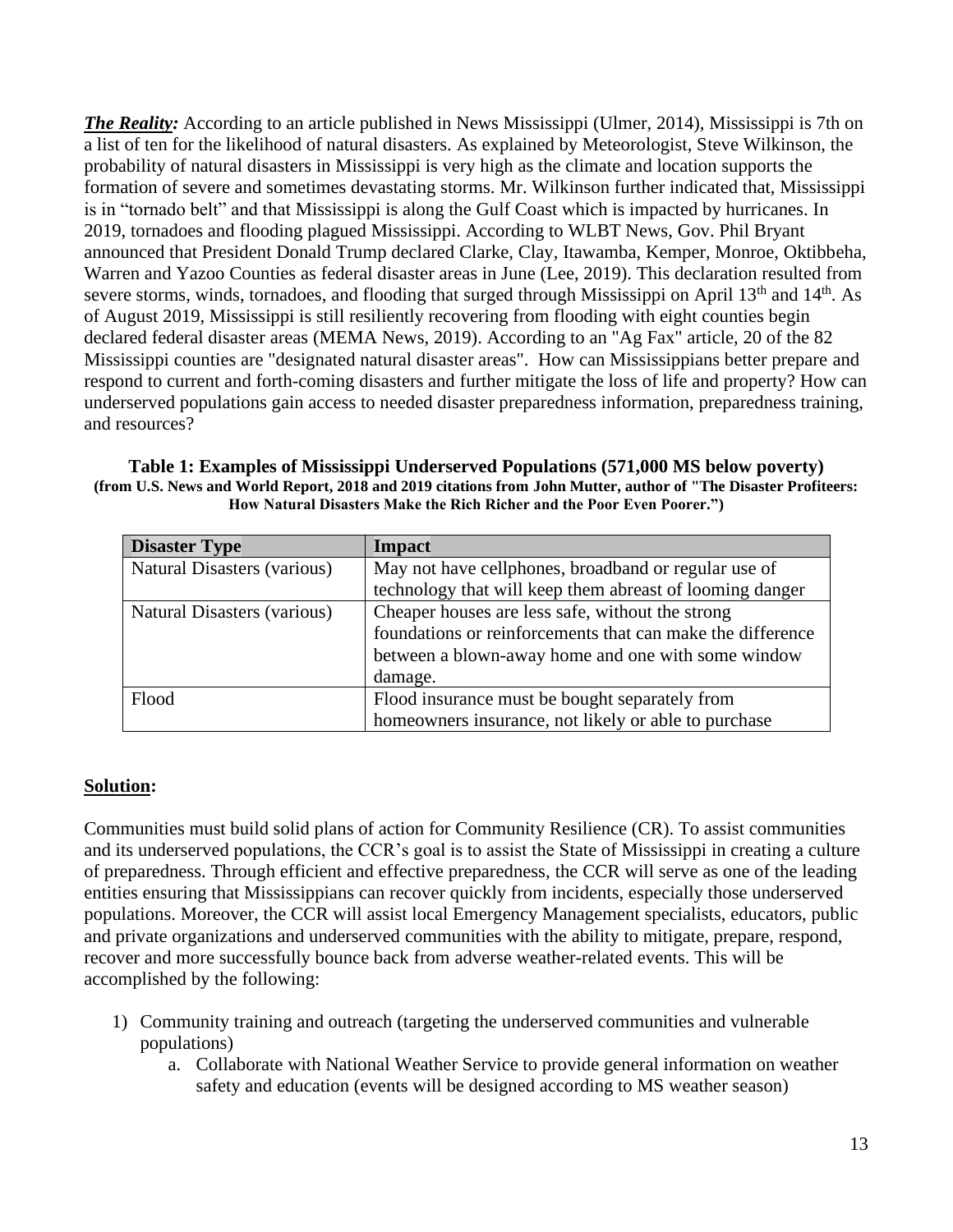- b. Visit with area schools to inform about careers in Emergency Management, Meteorology, and Psychology (focusing on Disaster Mental Preparedness)
- c. Host additional community-based workshops and events
- 2) Educational training for First Responders, Emergency Management Specialists (public and private sector), and other specialists related disciplines
	- a. Conduct virtual reality simulation training and table-top interactive activities
	- b. Provide Continuing Education Units (CEUs) and Certificate/Certification Training
		- i. Emergency Preparedness for Natural Disasters
		- ii. Community Disaster Resilience Training
		- iii. Behavioral and Emotional Disaster Response
		- iv. Communication of Emergency Alerts and Notification (reaching multigenerations)
			- 1. Traditional
			- 2. Contemporary (Social Media)
		- v. Ground (Face to Face) and Online
- 3) Generation Next: Discipline Awareness and Workforce Development (developing next generation of Emergency Management specialists, Meteorologists/Atmospheric Scientists, and Psychologists and Social Scientists Psychology (focusing on Disaster Mental Preparedness)
	- a. Visit area schools to explain aforementioned disciplines, degree and professional requirements, and career and salary projections
	- b. Host annual summer camps for middle and/or high school students
	- c. Develop Teen-Community Emergency Response Teams (CERT) (with CERT training as a part of the summer camp) for local high schools/communities
	- d. Allow summer camp participants to participate in research symposiums at JSU
	- e. Establish such as a recruitment tool for JSU academic programs
- 4) Research Endeavors
	- a. Conduct quantitative, qualitative, mixed, etc. research to aid Emergency professionals in "lessons learned" to improve response and recovery efforts
	- b. Provide research results with CCR partners to aid in more effective preparedness initiatives
	- c. Host research symposiums for current and aspiring Emergency Management specialists
	- d. Present and publish Community Based Participatory Research to add to the body of knowledge, etc.

*First Responders Research & Training:* The CCR will conduct and reach out to first responders to help them effectively cope with stress. As their name implies they are usually the first on the scene to face traumatic, dangerous and challenging events. They are also the first to reach out to disaster survivors and provide emotional and physical support to them. Everyone responds to, processes and copes with trauma in different ways. Research suggests that first responders are at risk to suffer from psychological complaints, such as depression, Post Traumatic Stress Disorder, substance abuse and social dysfunction (Fullerton, Ursano & Wang, 2004; Wagner, Heinrichs & Ehlert, 1998). Research efforts would include surveys, focus groups, etc.to examine workplace characteristics, social support systems, and other factors related to resilience.

The CCR will provide evidence-based psychological resilience training to equip first responders with the skills needed to cope with trauma. Research suggests that preparedness training with regards to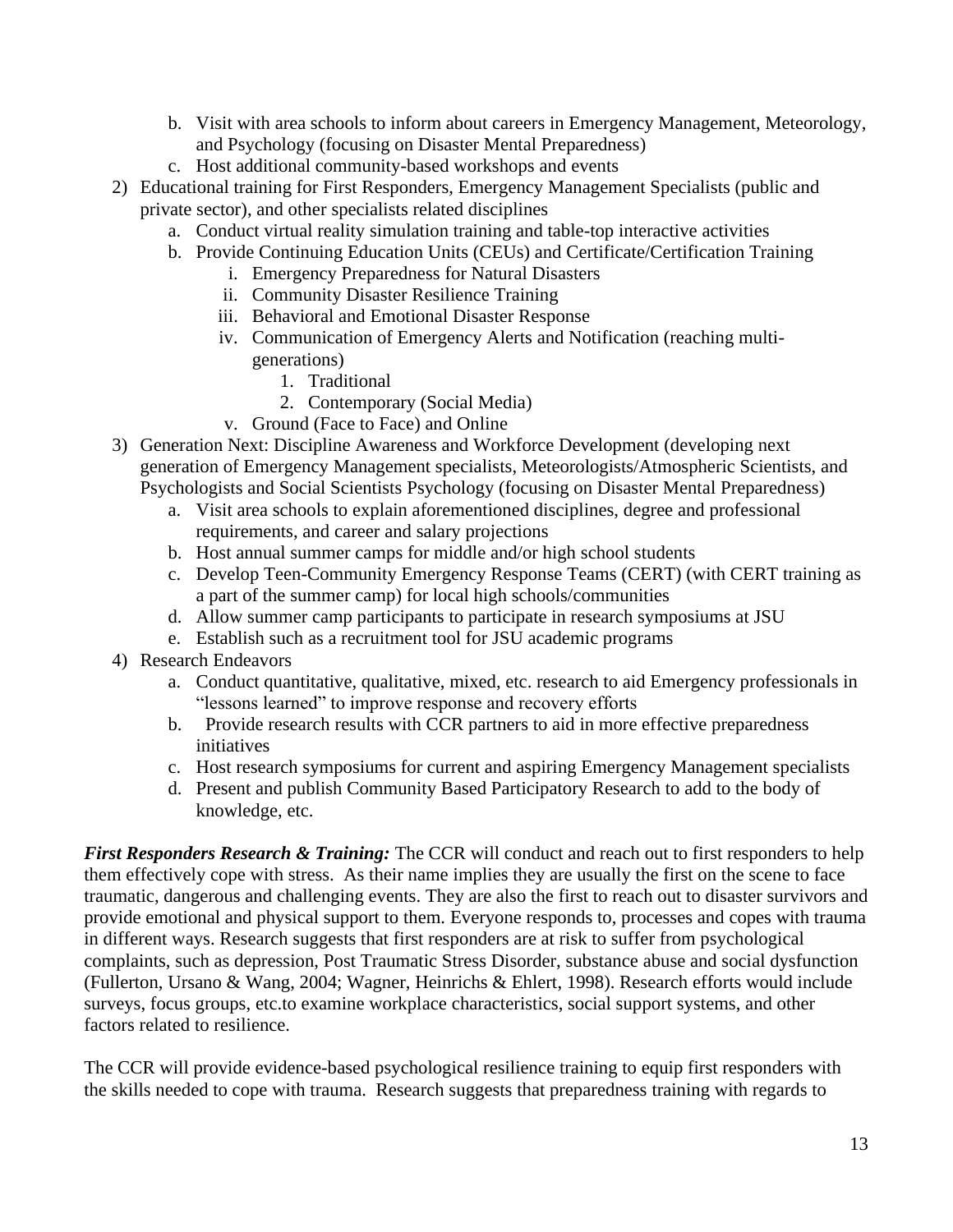behavioral health should be provided to first responders before they begin work (Brooks et. al, 2016) to ensure that they can handle the stress of work. Quevillon et al., (2016) reported that if they have feelings of being well prepared and doing a good job that these feelings would serve as a protective mechanism against behavioral health issues and conditions.

*Community-Based Participatory Research (CBPR):* Research suggested that in the aftermath of major disasters, such as Hurricane Katrina, indicate that "professional-only" approaches were not effective in engaging the community [\(Goldman & Coussens, 2007\)](about:blank#R22). Community-Based Participatory Research (CBPR) has been identified as an effective strategy to involve members of vulnerable communities in a collaborative approach to emergency preparedness, response, and recovery). Goldman & Coussens further asserted that a CBPR strategy emphasizes respectful co-learning and empowering partnerships among researchers, practitioners, and communities. Partnerships can be strengthened by the joint development of research agreements regarding design, implementation, analysis, and dissemination of the results.

Benefits of CBRP with unique considerations for communities:



Many times, the concerns or needs of underserved/vulnerable populations often are not sufficiently considered during the planning, implementation or recovery phases. CBPR provides them an opportunity for their voices to be heard and provides them a chance to give their opinions, thoughts, etc. about past planning and response. Members of these communities not only have a seat at the table but the opportunity to rebuild it if necessary. Community-based participatory research approaches can increase awareness and customize disaster reduction strategies to meet a community's unique needs. CBPR approach to research is needed in underserved communities to evaluate performance, form partnerships, and build capacity for sustainability (Gamboa-Maldonado et. al., 2012). The CCR at JSU will implement the CBPR approach to education and train underserved populations in Mississippi on emergency/disaster preparedness regarding inclement weather events.

# **Interdisciplinary Programs & Agency Partnership:**

# *The Department of Civil & Environmental Engineering and Industrial Systems & Technology-*

*Emergency Management Technology program:* The mission of the Industrial Systems and Technology program is to provide a nationally accredited program, which serves the technical, managerial, and communication needs of persons desiring to enter or advance professionally in an Industrial Systems & Technology related career. In 2011, Emergency Management Technology concentration was established for the degree in The Industrial Systems and Technology (IS&T) BS. It is accredited by the Association of Technology, Management, and Applied Engineering (ATMAE), which recognizes the attainment of certain professional goals and standards for technology and to encourage continuous quality improvement through a voluntary and comprehensive evaluation process.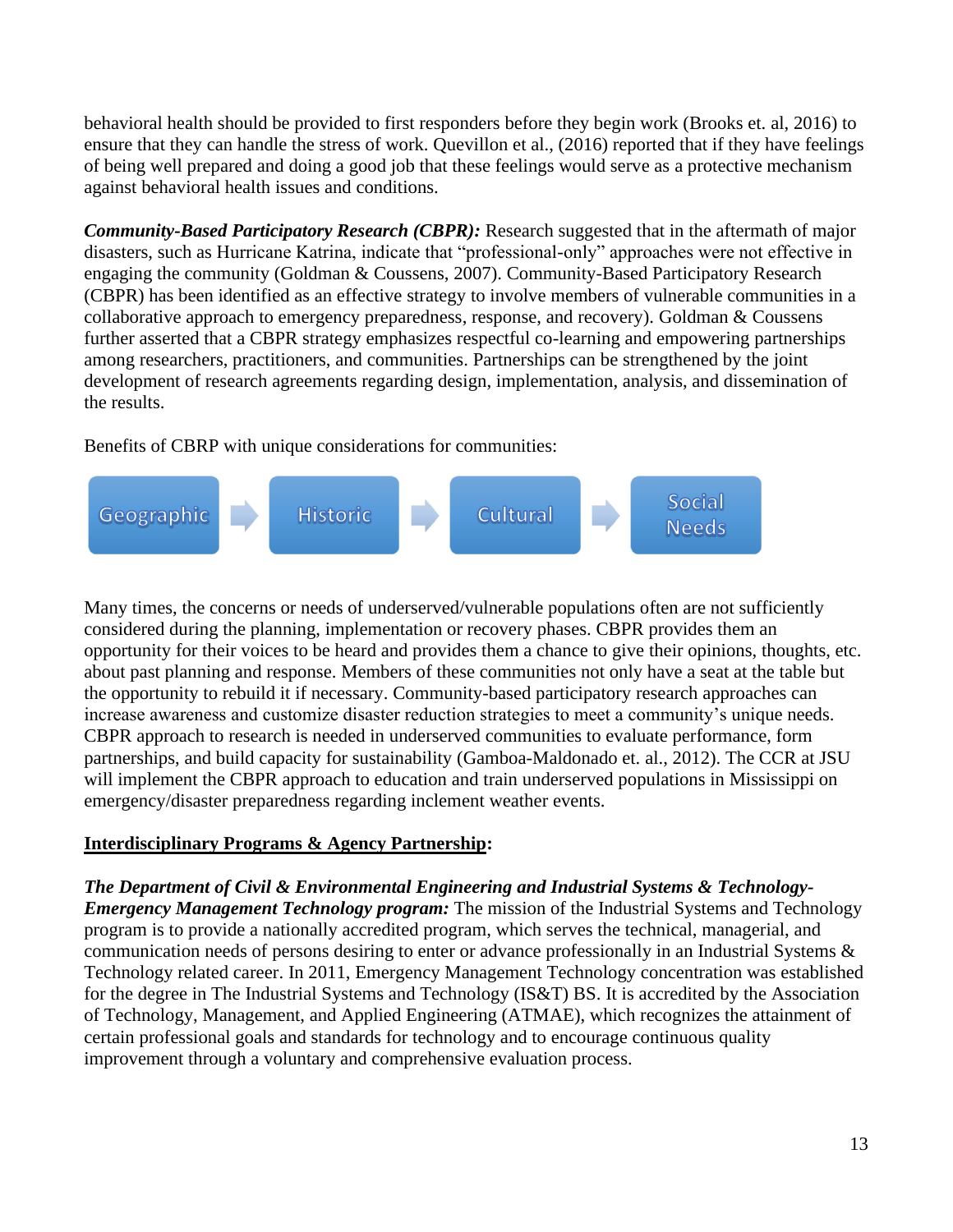The Emergency Management Technology major focuses on disaster prevention, planning, preparedness, response, mitigation, and recovery. The curriculum covers needs and issues, operations management, planning and response, and terrorism and is designed to provide students with a global outlook, interpersonal skills, and emergency management knowledge and skills. Emergency management is the discipline of dealing with and avoiding risks. It is a discipline that involves preparing for disaster before it occurs. This undergraduate specialization provides an overview of public safety research, theory, and principles within an emergency management framework. The curriculum focuses on such topics as emergency planning and decision-making, homeland security, disaster response and recovery, and hazard identification and mitigation. Emergency Management Technology will serve as the lead and focal point of this project.

*The Department of Psychology:* The Department of Psychology works to enhance student's knowledge of psychological principles and practices through scholarship, research, undergraduate service-learning, and graduate clinical training. The mission of undergraduate education in the department is to expose students to the breadth and depths of the various fields of psychology. Students are encouraged and taught to think critically about psychological issues and to understand the value of empirical investigation. The department seeks to foster each student's appreciation for the field of psychology and its applications to individual and social problems. The department is dedicated to high standards of original inquiry and personal growth. Students are taught that sound research and scholarship serve to expand knowledge and improve the quality of peoples' lives.

Psychosocial resilience and disaster mental health plays an important role in terms of community resilience and disaster preparedness. Disasters are stressful events not only for individuals who suffer from personal loss but also for the community at large (Roudini, et. al, 2017). Researchers identified that psychosocial resilience is a normative response to traumatic events. Disasters are stressful events not only for individuals who suffer from personal loss but also for the community at large (Khankeh et al., 2011; Norris et al., 1999). The Department will provide information at the community level to promote change throughout the disaster preparedness, response, relief, and recovery process. The department will conduct research and provide training that enhances a community's ability to respond, recover, and prosper from serious disruption, especially among underserved populations.

*The Department of Journalism & Mass Media-Risk Communications:* Before, in the midst, and after a disaster leader is often called upon to share information with the public, the media, and other stakeholders. Organizations must communicate early and frequently with multiple stakeholders to prevent panic and implement an orderly response plan the government and other decision-makers need to know what response efforts ongoing, and what type of further assistance are required to coordinate relief. The Department of Journalism & Mass Media will assist with how people perceive risk and how best to frame messages to help them cope with emergencies and make informed decisions, especially among underserved communities.

*National Weather Service (Jackson, MS): The National Weather Service (NWS)* provides weather, water, and climate data, forecasts and warnings for the protection of life and property and enhancement of the national economy*.* NWS has played a key role in protecting American lives and properties for over a century. The timely provision of reliable weather, water, climate, and environmental information has supported the Nation's social and economic development. NWS offices in communities across the United States and its territories, supported by regional and national centers, provide the authoritative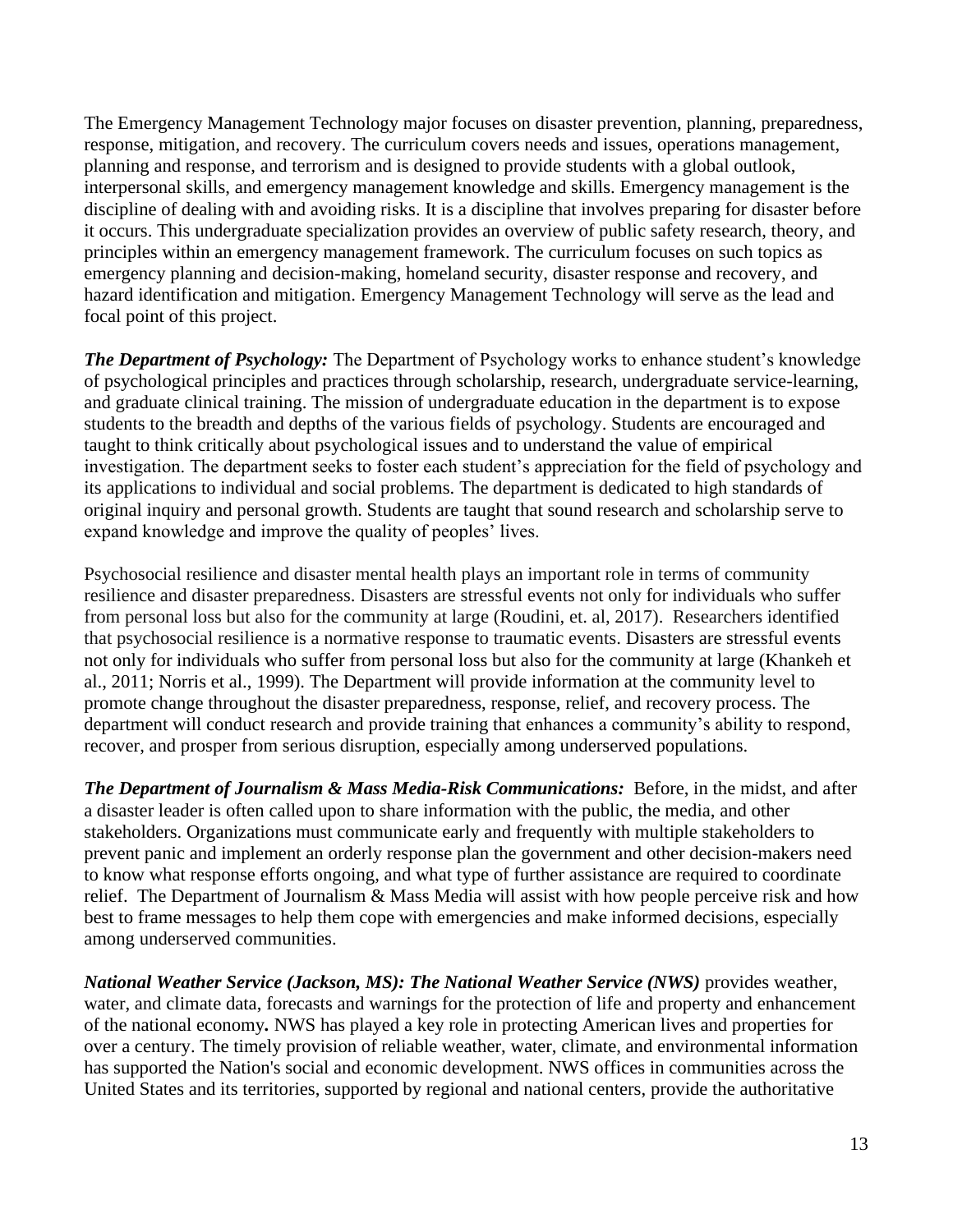information needed by Americans, including national, regional, state, tribal, and local authorities, to plan, prepare, mitigate, and respond to natural and human-caused events (National Weather Service, n.d.).

# **Public and Private Collaborations:**

It is evident that collaboration between private and public sectors improves the ability of the community to prepare, respond to and recover from a disaster. The CCR will work to bring underserved communities, government entities, private and public sectors, faith-based organizations, academicians and community organizations together to meet the needs of underserved populations. Fostering relationships with multi-organizational partnerships and coalitions is an exemplary organizing technique to ensure the involvement of a wide range  $\mathbb{E}[\mathcal{C}]$  local community members. The collective effort brings greater capabilities to the initiatives and provides greater opportunities to reach agreement throughout the community and influence  $\mathbb{E}[\mathbf{F}]$  others to participate and support activities. The critical step in building these partnerships is to find the overlapping and shared interests around which groups and organizations when they are brought together. Partnerships can only be successful when all parties benefit from the relationship.

The National Research Council (2011) reported having identified specific examples of the private and public sectors working to reduce the effects of disasters. State and Federal governments have acknowledged the importance of collaborations to create planning for disaster preparedness and response. Researchers (Patton, 2007; Waugh & Streib, 2006) and policymakers (DHHS, 2010; FEMA, 2010; NRC, 2011) suggested that collaboration between private and public sectors can further improve and increase the disaster resilience of a community.

The National Research Council (2011, p. 5) reported that "Private-public collaboration is more sustainable if it begins as a bottom-up enterprise at the grassroots level—instigated by a leader or organization in the community—rather than dictated top-down from a command-and-control structure." The report further recommended that "new efforts to support and nurture community-level resiliencefocused private-public collaboration could include research and demonstration projects aimed at enhancing disaster resilience at the community level and documenting best practices. Recognizing that private-public partnership and broad community mobilization are needed to improve the disaster resilience of communities; DHS might sponsor a series of research and demonstration projects across the nation. The new projects could fully integrate research and practice, beginning with the initial phase of project development, and could be conceptualized as living laboratories that provide opportunities for both researchers and practitioners (NRC, 2011, p.107)."

The CRC will provide the opportunity to add to the literature concerning private and public collaborations about fragile communities of color and those that are socially vulnerable. How do private and public organizations support, prepare and plan in these communities? Often underserved communities do not trust governmental agencies due to past social injustices, continuous inequalities, fear of governmental control, and deportation. Emergency preparedness is everyone's responsibility. The CRC posit that responsibility of preparedness in fragile communities lies not only with government agencies, but also with engaged and mobilized community residents, community coalitions, educational entities, private businesses, and non-governmental organizations.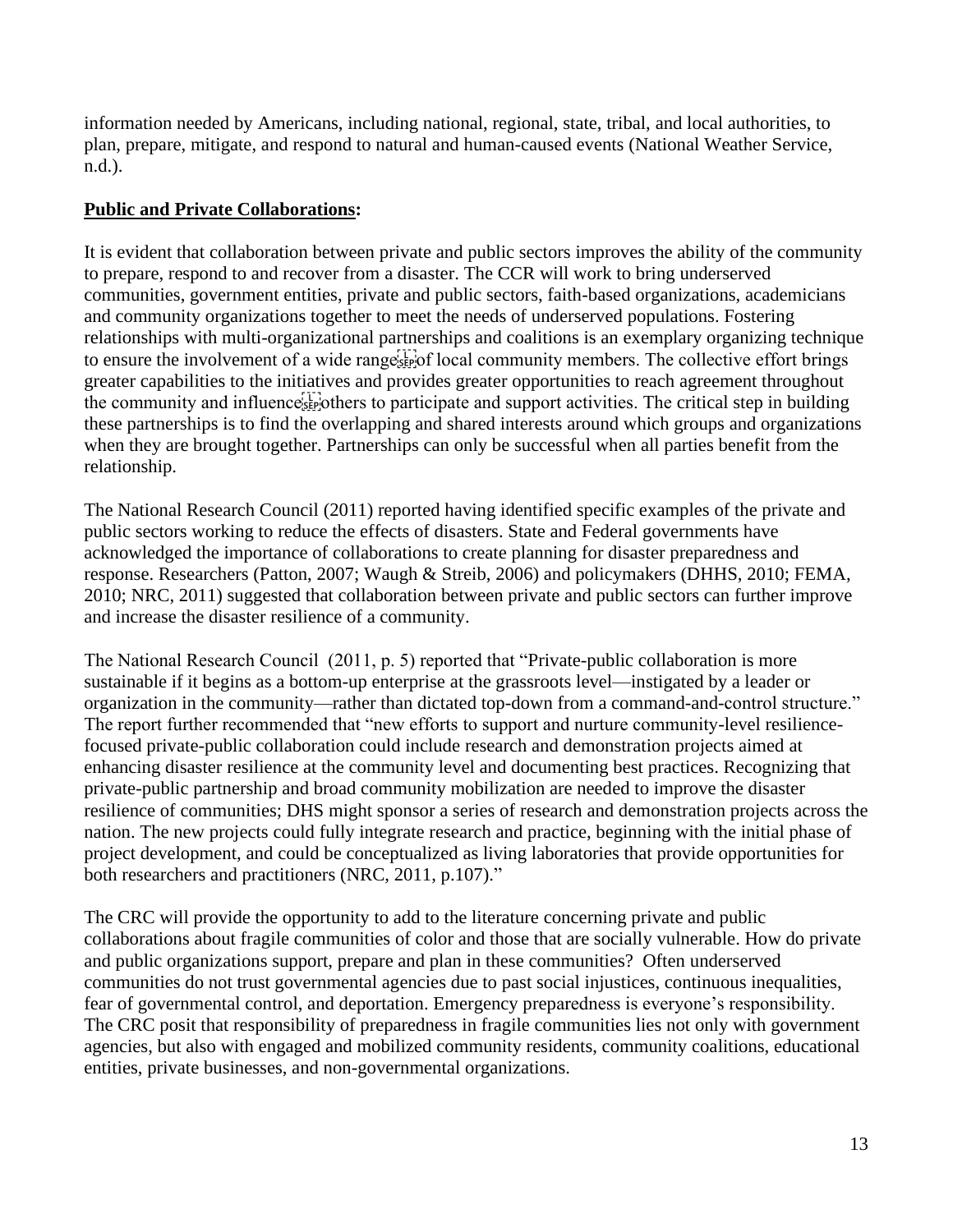# **CCR-Beneficial:**

The CCR will provide a springboard into increasing the number of disadvantaged (economically and educationally ) students from underrepresented backgrounds including those who are veterans who are interested in and prepared to undertake education to enter, graduate and pursue a career in emergency/disaster management and preparedness.

As the largest Historically Black College and University (HBCU) in the State of Mississippi, JSU has a long-standing history in providing community engagement and researching issues regarding underserved communities. HBCUs are often the nurturing space for students from underserved communities in their pursuit of higher education and shaping their career aspirations. Despite the difficulties of working with underprepared students, JSU does an outstanding job of getting at-risk students to cross the stage in a cap-and-gown. JSU has the faculty expertise and research capacity to train future professionals in emergency/disaster management and preparedness.

In 2017, during the Department of Homeland Security's (DHS) Coastal Resilience Center (CRC) hosted the first HBCU Flood and Hurricane meeting, Congressman Bennie Thompson stated that "a mission for HBCU's is to train future professionals to provide a talented, local workforce for major emergency management functions. We want to, over time, grow that product so we have it here locally." The CCR housed at JSU will serve as the landscape where the seeds are planted, nurtured, and cultivated to harvest the next generation of emergency management professionals who are prepared to strengthen fragile communities.

**Broader Impacts:** Jackson State University is already well-positioned to house the Center for Community Resilience (CCR) under the College of Science, Engineering, and Technology (CSET). Since 1877, JSU has been providing young men and women opportunities that will empower them to succeed in an increasingly complex world. It is the only "Urban University" in the state that already has a mission to be a model urban learning community for highly motivated students from diverse backgrounds, where original research and experiential learning are integrated into rigorous and internationally prominent programs in the arts, humanities, and the sciences.

The benefits to the State of Mississippi will be great, by conducting research, hosting training, community outreach events and symposiums that promote safety and preparedness in underserved communities we can educate people directly. There will be opportunities to engage the community and provide them with the tools they need to remain safe before, during and after a natural disaster. The implementation and success of this project will mean more people have the knowledge and skills to survive a natural disaster, especially those in underserved communities. By identifying vulnerable groups, more effort can be made to funnel the proper resources into those communities. For example, resources like increased internet access, perhaps more sirens in rural communities or stronger signals for all-hazard radio towers would benefit large numbers of people that currently have limited access to those lifesaving tools.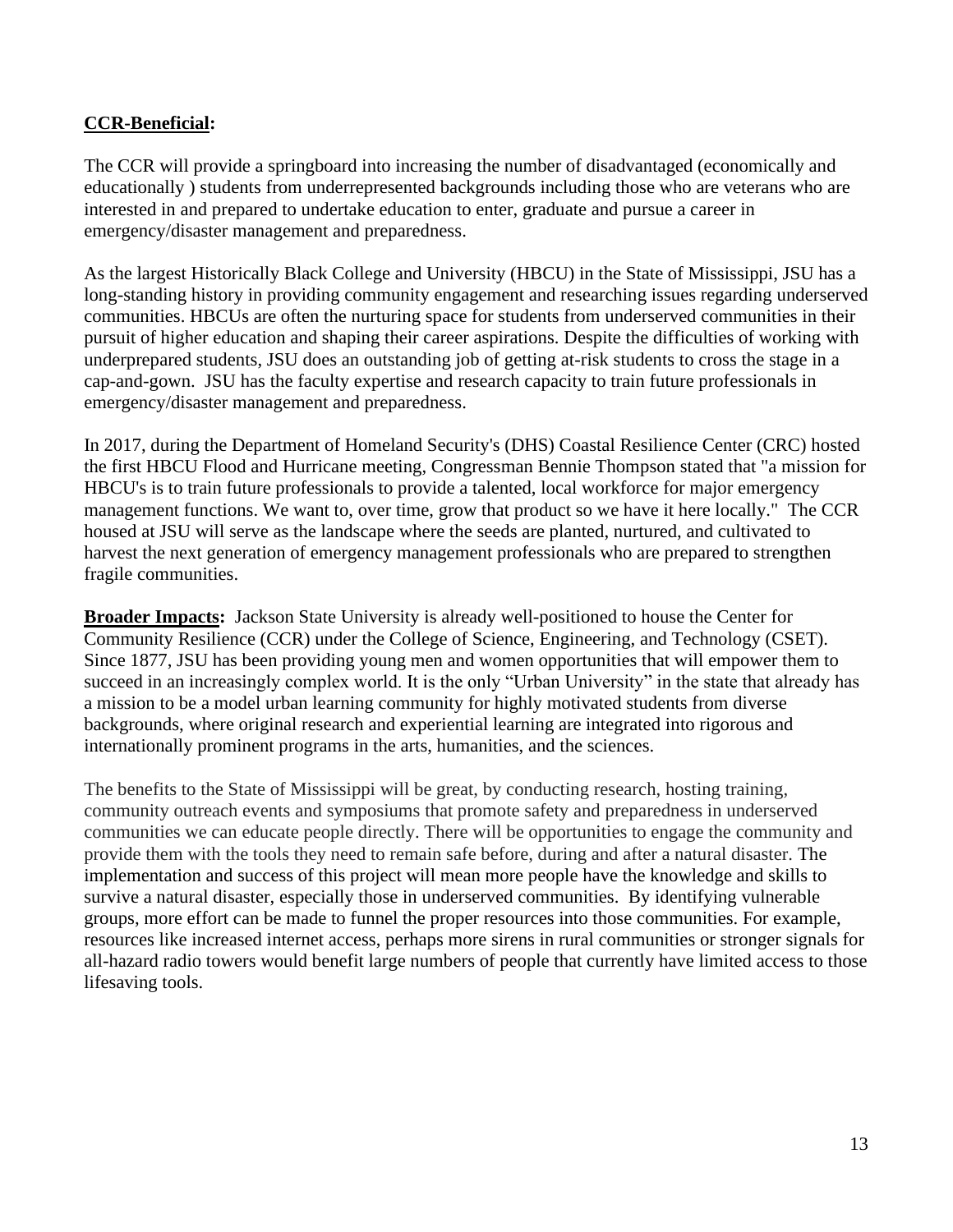# **Sustainability Plan-Table 2:**

| <b>Project Design &amp; Implementation</b>                                                                                                                                                                                                                                                                                                                                                                                   |                                                                                                                                                                                                                                                                                                                 |                                                                                                                                                                                                           |  |  |
|------------------------------------------------------------------------------------------------------------------------------------------------------------------------------------------------------------------------------------------------------------------------------------------------------------------------------------------------------------------------------------------------------------------------------|-----------------------------------------------------------------------------------------------------------------------------------------------------------------------------------------------------------------------------------------------------------------------------------------------------------------|-----------------------------------------------------------------------------------------------------------------------------------------------------------------------------------------------------------|--|--|
| <b>Sustainability Factor</b>                                                                                                                                                                                                                                                                                                                                                                                                 | <b>Sustainability</b>                                                                                                                                                                                                                                                                                           | Sustainability                                                                                                                                                                                            |  |  |
|                                                                                                                                                                                                                                                                                                                                                                                                                              | Objective(s)                                                                                                                                                                                                                                                                                                    | <b>Actions</b>                                                                                                                                                                                            |  |  |
| <b>Change Theory</b><br><b>Target Population:</b><br>Outreach & Prep.<br>$\circ$<br><b>Underserved</b><br>Low-Socio Economic<br>Education/Training<br>$\circ$<br><b>Current and New</b><br><b>Emergency Man Spec.</b><br>CEU,<br>Certificates/Certif<br>ications<br><b>Further Workforce</b><br>$\circ$<br>$6th$ to $9th$ graders<br>Provide intro and<br>info regarding                                                     | <b>Identify</b> local<br>$\bullet$<br>underserved<br>populations<br><b>Host Disaster</b><br>$\bullet$<br>Training workshops<br>in the communities<br>Develop a<br>curriculum for<br>courses in<br>Emergency Man.,<br>Psychology of<br>Disaster, and<br>Journalism for<br>CUEs, etc.<br>Host summer<br>$\bullet$ | Community-<br>$\bullet$<br>based<br>participatory<br>research,<br>increase<br>awareness<br>and<br>customize<br>the disaster<br>reduction<br>strategies.<br>Develop<br>survey<br>instruments<br>and survey |  |  |
| careers<br>Host interactive<br>summer camps<br>Needs to be met:<br>Mississippi is 7th on a list of ten<br>$\circ$<br>for the likelihood of natural<br>disasters with a high probability<br>of disasters as climate & location<br>support formation of severe<br>storms<br>571,000 Mississippians are<br>$\circ$<br>below the poverty level and need<br>proper notifications and<br>assistance in times of weather<br>events. | camps (annually) to<br>introduce related<br>disciplines. Work<br>with school<br>counselors to track<br>students pursuing<br>related STEM<br>disciplines.                                                                                                                                                        | EM<br>specialists<br>and students<br>to evaluate<br>the impact of<br>workshops<br>and summer<br>camps.<br>Necessary<br>$\bullet$<br>modifications<br>will be made.                                        |  |  |
| <b>Financial Resources &amp; Strategies</b>                                                                                                                                                                                                                                                                                                                                                                                  |                                                                                                                                                                                                                                                                                                                 |                                                                                                                                                                                                           |  |  |
| <b>Sustainability Factor</b>                                                                                                                                                                                                                                                                                                                                                                                                 | <b>Sustainability</b><br>Objectives(s)                                                                                                                                                                                                                                                                          | <b>Sustainability</b><br><b>Actions</b>                                                                                                                                                                   |  |  |
| Cost of Project (years 1-3):<br><i><b>\$798,404.26 (overall total)</b></i><br>\$296,231-yr 1, \$268,276.63-yr 2,<br>\$233,896.63-yr 3<br><b>Potential Funding Sources and Partners:</b><br>C-Spire (\$30,000)                                                                                                                                                                                                                | Identified agencies<br>have been<br>contacted to<br>support workshops,<br>summer camps, and<br>assist CCR in                                                                                                                                                                                                    | <b>CCR</b> will<br>work closely<br>with these<br>partners and<br>establish                                                                                                                                |  |  |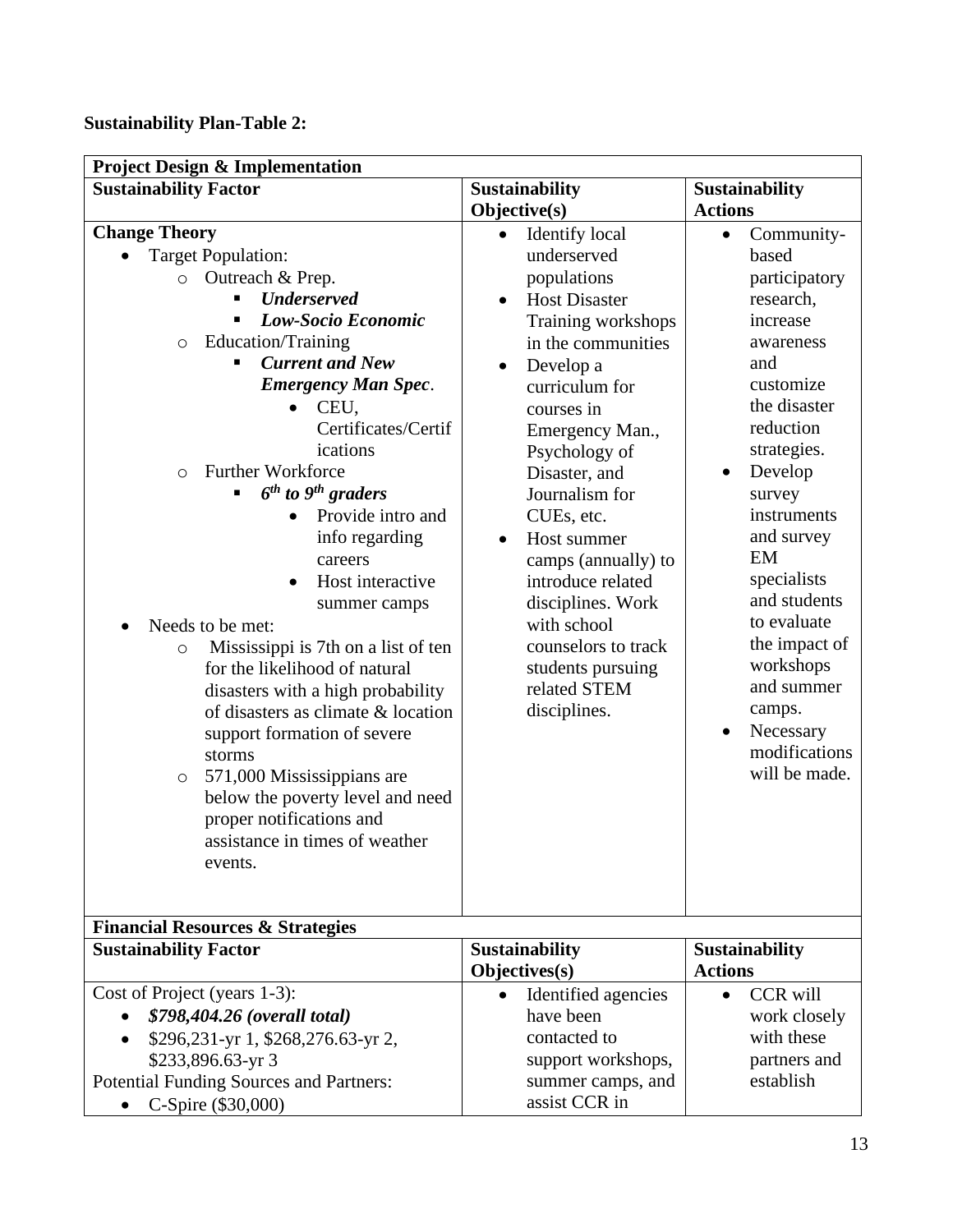| AT&T Foundation (\$30,000)<br>$\bullet$        | producing                    | additional                   |
|------------------------------------------------|------------------------------|------------------------------|
|                                                |                              |                              |
| <b>State Farm Disaster Preparedness Grants</b> | community disaster           | partnerships.                |
| $(\$50,000)$                                   | materials.                   | <b>CCR</b> will<br>$\bullet$ |
|                                                | With the above<br>$\bullet$  | recruit and                  |
|                                                | activities credits           | engage these                 |
|                                                | (i.e. logos (per             | partners and                 |
|                                                | requests) and                | community                    |
|                                                | acknowledgments)             | volunteers                   |
|                                                | on printed                   | with assisting               |
|                                                | educational                  | in                           |
|                                                | materials                    | community                    |
|                                                | CCR will invite<br>$\bullet$ | outreach and                 |
|                                                | reps from agencies           | education                    |
|                                                | to volunteer during          | ventures.                    |
|                                                | community                    | <b>CCR</b> will              |
|                                                | outreach disaster            | solicit advice               |
|                                                | prep workshops,              | from partners                |
|                                                | and serve as guest           | regarding                    |
|                                                | presenters during            | improvement                  |
|                                                | summer campus.               | for programs,                |
|                                                | Reps will also be            | services, and                |
|                                                | invited to serve on          | educational                  |
|                                                | the advisory board.          | ventures ( <i>i.e.</i>       |
|                                                |                              | curriculum                   |
|                                                |                              | development)                 |
|                                                |                              |                              |

## **Team Members Experience with Community Outreach:**

The CCR Team has been fortunate to develop competencies and mastery through involvement in a host of Emergency Management and Disaster Response trainings and events. These involvements included such events and National Weather Service and Emergency Managers workshop, Hurricane Katrina Disaster Response, Mississippi Medical Response training, and many more. Involvement in such training and events have allowed the CCR Team to further establish and nurture partnership with emergency agency, which is vital in the CCR fulfilling its mission. See examples below: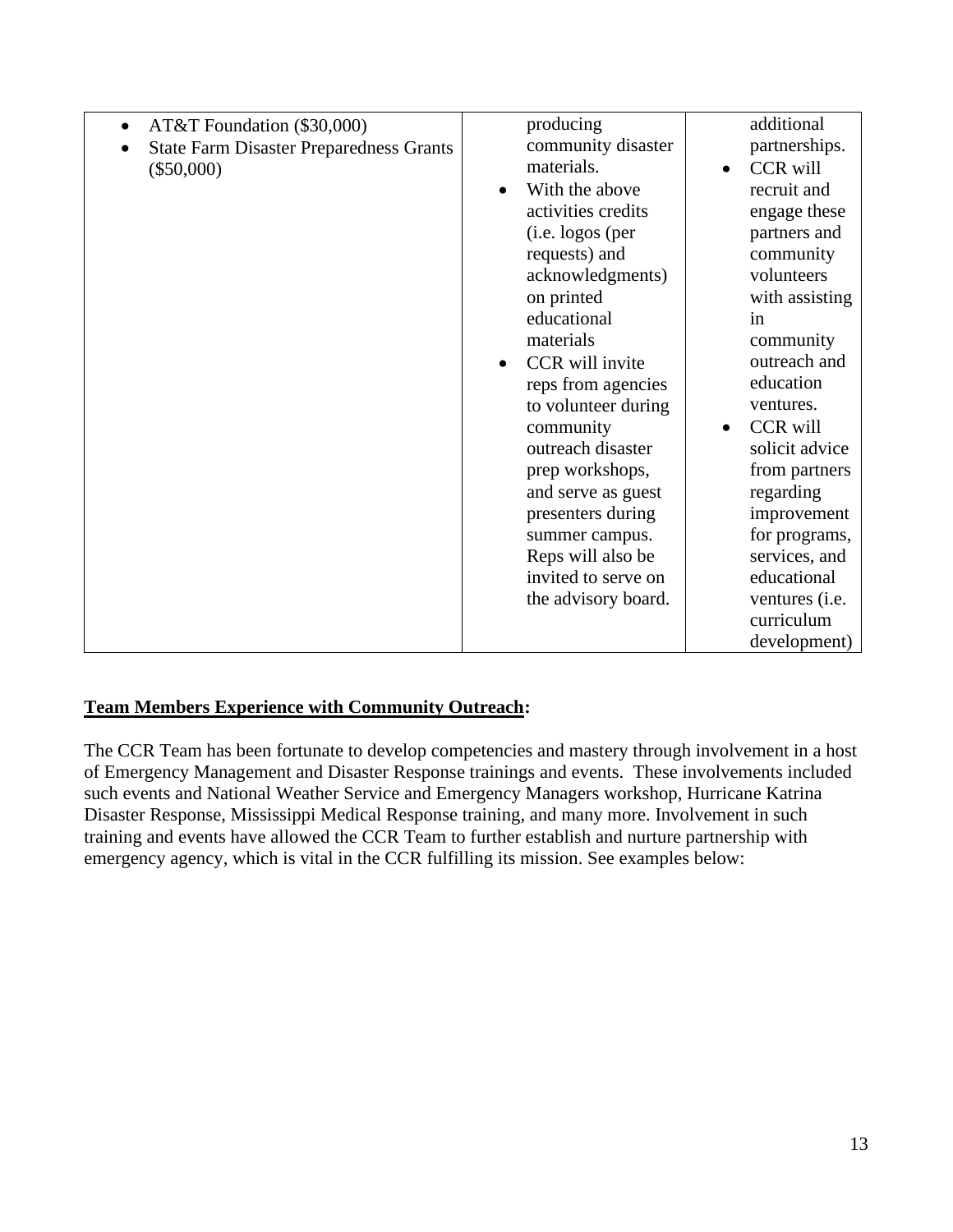

*Dr. Jessica L. Murphy (on the right), Professor of Emergency Management, recognized as an Ambassador for a "Weather-Ready Nation" by the National Weather Service in Jackson, MS. Ms. Fecelia Bowser (on the left) of the National Weather Service presented the certificate.*



*Drs. Dawn McLin and Jessica L. Murphy invited MEMA Representative, Ms. Lauren Schultz (on left) to discuss the MEMA 4 Kids "Weather Readiness" program to designated undergraduate courses. Students were about to participate in the MEMA 4 Kids initiative and earn service hours and academic credit.*

#### **Conclusion:**

Having more people know how and where to access disaster information and how to respond to the information would be one of the greatest benefits. Educating and saving lives using a multidisciplinary team approach is the ultimate goal of the project. CCR will help with professional development and expose a new generation of young women, particularly those of color to STEM fields.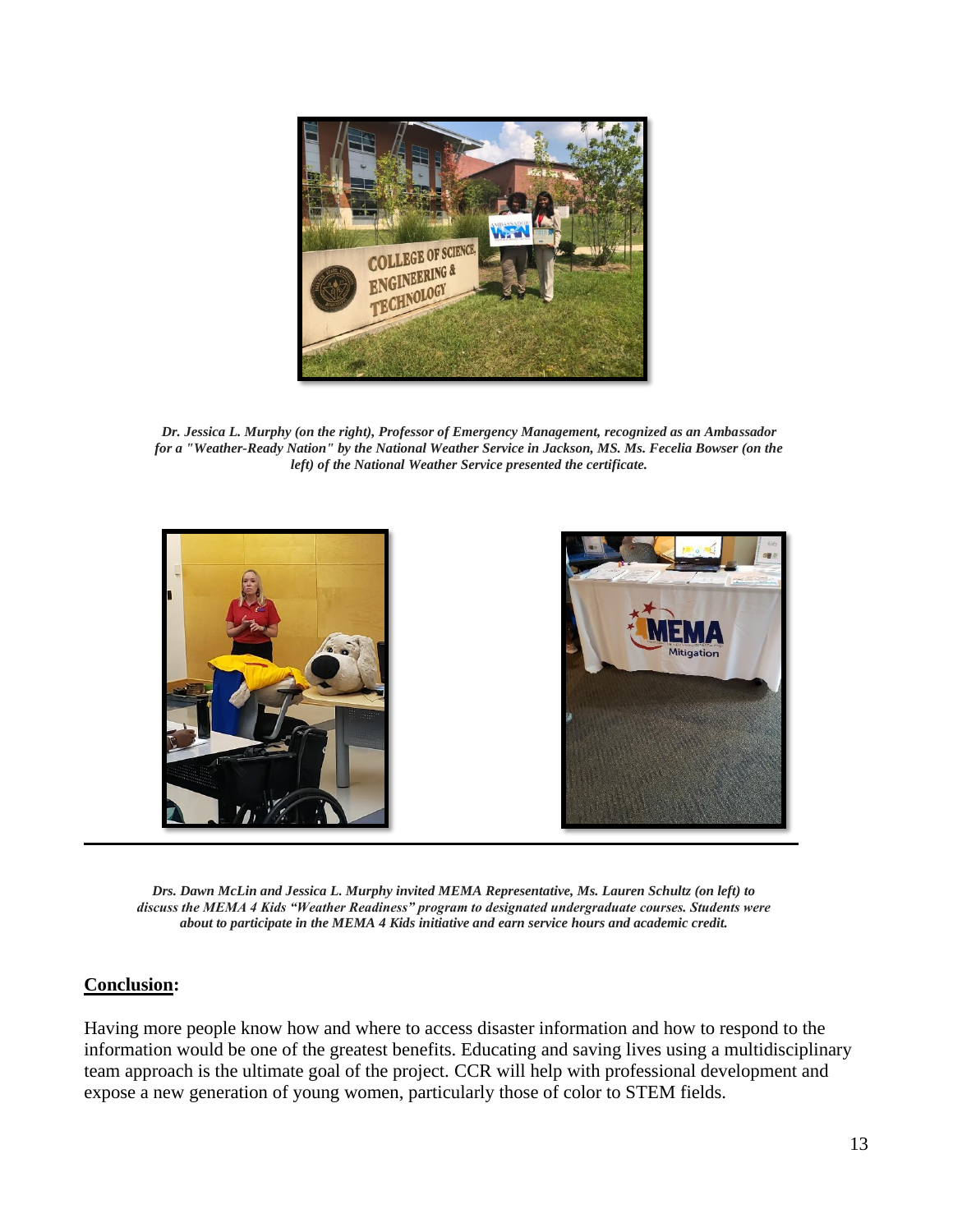A huge benefit of this project will be the opportunity to present the project to the community and other professional scientists. Members of the emergency management, social science, engineering, and atmospheric science community will also have a chance to share their research, products, and services related to preparedness and safety.

## **References:**

- Bakkensen, L. A. & Barrage, L. (2017). Flood risk belief heterogeneity and coastal home price dynamics: going underwater. National Bureau of Economic Research, paper #, 23854. Retrieved from https://www.nber.org/papers/w23854
- Buck, J. L. (2011). The state of security: the growing presence of Emergency Management technology on college campuses. *Technology International Interface Journal, 12*(1), pp. 43-46. Retrieved from http://tiij.org/issues/issues/fall2011/abstracts/Z\_\_TIIJ%20fall%202011%20v12%20n1%20(paper %206).pdf
- Center for Disease Control and Prevention (2019). Natural disasters and severe weather. Retrieved from https://www.cdc.gov/disasters/index.html
- Fritz Institute (2006). *Fritz Institute-Harris interactive Katrina survey reveals inadequate immediate relief provided to most vulnerable: recommends focus on community preparedness as 2006 Hurricane season approaches.* Retrieved from http://www.fritzinstitute.org/prsrmPR-FI-HIKatrinaSurvey.htm
- Fullerton, C. S. Ursano, R. J. Wang, M. S. (2004). Acute stress disorder, posttraumatic stress disorder, and depression in disaster or rescue workers. *The American Journal of Psychiatry*. Retrieved from https://ajp.psychiatryonline.org/doi/full/10.1176/appi.ajp.161.8.1370
- Goldman, L. & Couseens, C. (2007). Environmental public health impacts of disaster: Hurricane Katrina. ALNAP Overseas Development Institute. Retrieved from https://www.alnap.org/helplibrary/environmental-public-health-impacts-of-disasters-hurricane-Katrina
- Leins, C. (2019). States with the highest poverty rates*. U. S. News & World Report*. Retrieved from https://www.usnews.com/news/best-states/slideshows/states-with-the-highest-poverty-rates-inthe-us?slide=11
- Means, T. (2019). 9 reasons to become a Meteorologist. *ThoughtCo*. Retrieved from https://www.thoughtco.com/reasons-to-become-an-atmospheric-scientist-3443594
- Milligan, S. (2018). The forecast for recovery: amid a quickening pace of storms, floods, and hurricanes, economics is deciding who recovers and who doesn't*. U. S. News & World Report.* Retrieved from https://www.usnews.com/news/the-report/articles/2018-09-21/hurricanes-hit-everyone-butthe-poor-have-the-hardest-time-recovering